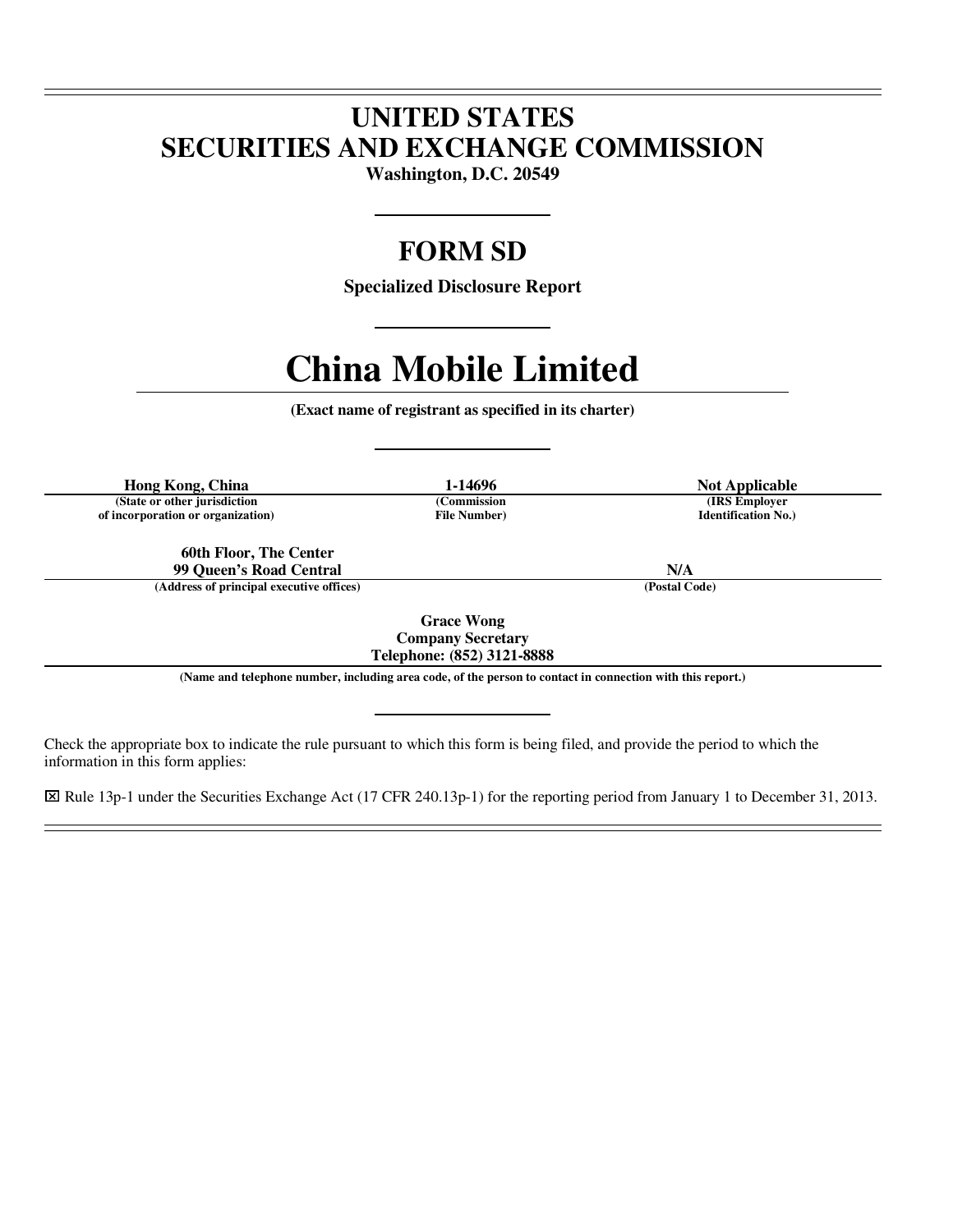#### **Section 1 – Conflict Minerals Disclosure**

#### **Item 1.01 Conflict Minerals Disclosure and Report**

#### **Conflict Minerals Disclosure**

China Mobile Limited ("China Mobile") is filing a Conflict Minerals Report, attached as Exhibit 1.02 to this Form SD. China Mobile has also posted the Conflict Minerals Report to its corporate website at http://www.chinamobileltd.com/en/ir/sec.php. The content of such website is not a part of this Form SD. The reasonable country of origin and due diligence procedures employed by China Mobile, and the results thereof, are described in the Conflict Minerals Report, which report is incorporated into this Item 1.01 by reference.

**Item 1.02 Exhibit** 

China Mobile has filed, as an exhibit to this Form SD, the Conflict Minerals Report required by Item 1.01.

**Section 2 – Exhibits** 

**Item 2.01 Exhibits** 

The following exhibit is filed as part of this Form:

**EXHIBIT 1.02 – CONFLICT MINERALS REPORT**, as required by Items 1.01 and 1.02 of this Form.

### **SIGNATURES**

Pursuant to the requirements of the Securities Exchange Act of 1934, the registrant has duly caused this report to be signed on its behalf by the undersigned thereunto duly authorized.

CHINA MOBILE LIMITED (Registrant)

Li Yue Chief Executive Officer

By: /s/ Li Yue Date: May 30, 2014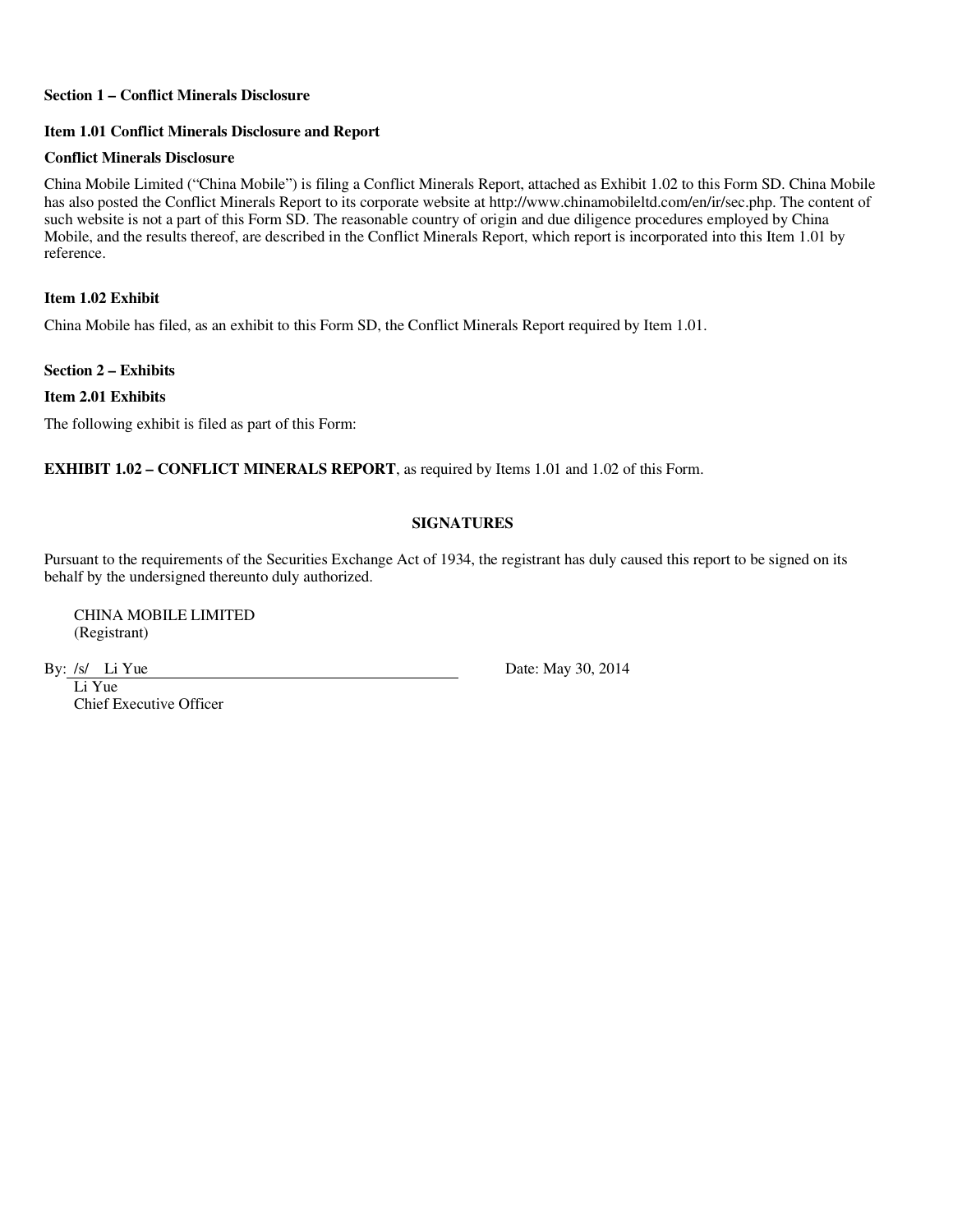#### **EXHIBIT 1.02 – CONFLICT MINERALS REPORT**

#### **China Mobile Limited Conflict Minerals Report For The Year Ended December 31, 2013**

This Conflict Minerals Report for China Mobile Limited (together with its consolidated subsidiaries, "China Mobile," "we," or "our") is provided in accordance with Rule 13p-1 under the Securities Exchange Act of 1934, as amended ("Rule 13p-1"), for the reporting period from January 1 to December 31, 2013 (the "Reporting Period").

#### **I. Background**

#### **A. Identification of Products Containing Conflict Minerals**

Section 1502 of the Dodd-Frank Wall Street Reform and Consumer Protection Act and the rules promulgated by the United States Securities and Exchange Commission ("SEC") thereunder (collectively, the "Conflict Minerals Rule") impose disclosure and due diligence requirements on SEC-reporting issuers that manufacture or contract to manufacture products that contain "conflict minerals" that are necessary to the functionality or production of those products. Conflict minerals are defined under the Conflict Minerals Rule to include tin, tantalum, tungsten and gold.

China Mobile is a telecommunications services provider, operating mainly in the People's Republic of China. In its ordinary course of business, China Mobile and its subsidiaries engage in the sale of certain mobile telecommunications equipment and terminals ("Products"). No Products are manufactured by China Mobile, but some Products are contracted by China Mobile Group Device Company Limited ("China Mobile Device"), a wholly-owned subsidiary of China Mobile, to be manufactured by third parties. See "Product Description". China Mobile has determined that "conflict minerals" (also referred to herein as "3TG") are necessary to the functionality or production of certain Products contracted by China Mobile to be manufactured, on or after January 1, 2013.

#### **B. Reasonable Country of Original Inquiry**

China Mobile has conducted an inquiry that was designed to determine whether any of the 3TG in Products originated in the Democratic Republic of the Congo (the "DRC") or an adjoining country as defined in the instructions to Form SD (collectively together with the DRC, the "Covered Countries") or is from recycled or scrap sources. As China Mobile is a downstream supplier of finished products and does not purchase from, and has no established commercial relationships with, smelters or refiners of conflict minerals, China Mobile's reasonable country of origin inquiry ("RCOI") focused on its direct suppliers. China Mobile was able to identify all of its direct suppliers of products containing 3TG that have been contracted by China Mobile to be manufactured by third parties. There were nine such direct suppliers during the Reporting Period.

For the RCOI survey, China Mobile adopted the Electronic Industry Citizenship Coalition and the Global e-Sustainability Initiative Conflict Minerals Reporting Template (the "Conflict Minerals Reporting Template") published by the Conflict-Free Sourcing Initiative ("CFSI") (formally known as EICC/GeSI template). China Mobile sent the template to the nine identified direct suppliers and received responses from all nine suppliers. From the result of the RCOI survey, we did not obtain knowledge that any conflict minerals used in Products originated in the DRC or an adjoining country and are not from recycled or scrap sources, but we had reason to believe that conflict minerals used in Products may have originated in the DRC or an adjoining country and reason to believe that they may not be from recycled or scrap sources. Accordingly, as required by Item 1.01(c) of Form SD, we conducted due diligence on the source and chain of custody of the conflict minerals contained in Products supplied to us by our direct suppliers for the Reporting Period.

1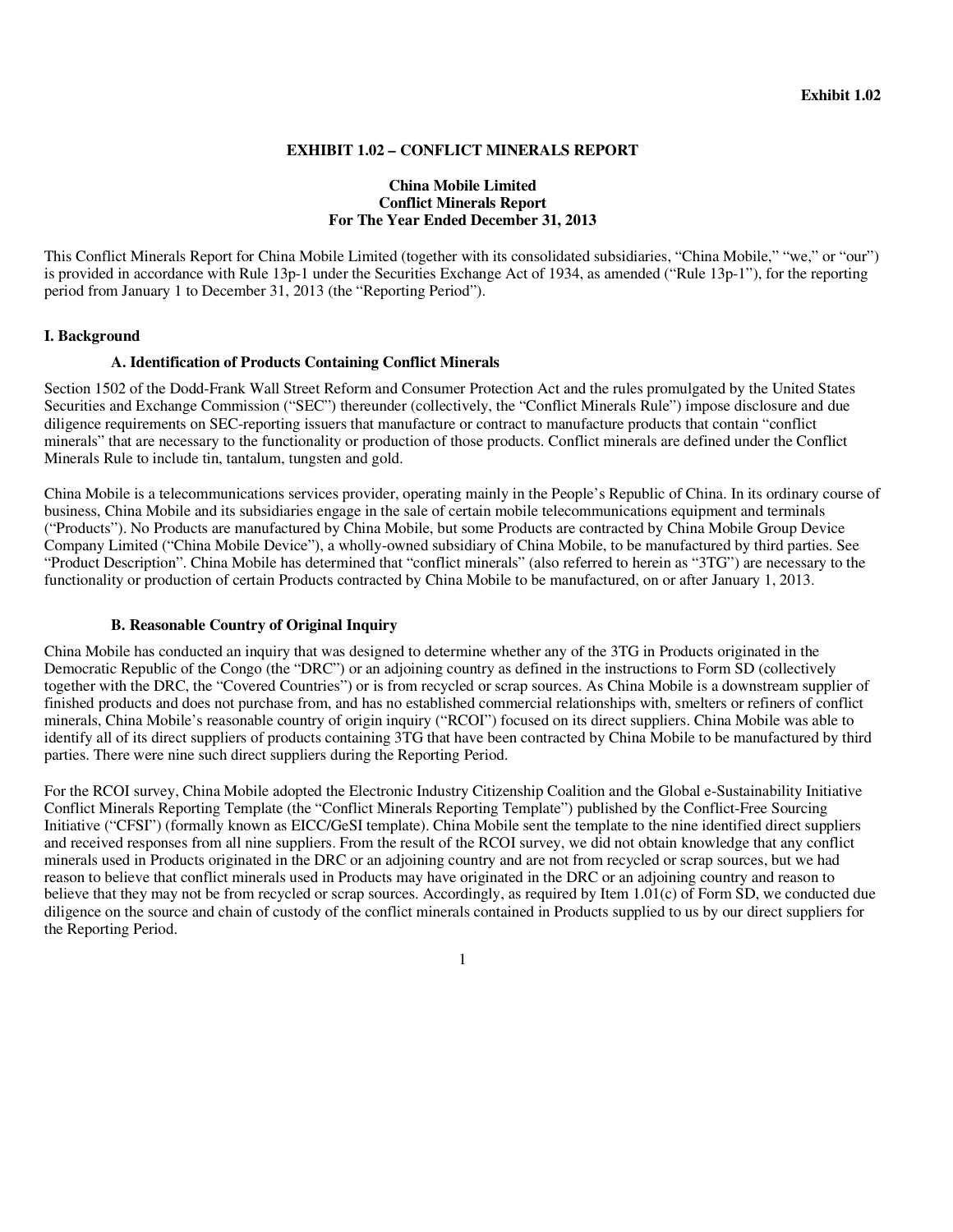#### **II. Due Diligence**

#### **A. Design of Due Diligence**

China Mobile has undertaken measures to exercise due diligence on the source and chain of custody of the 3TG in Products. China Mobile's conflict minerals due diligence measures are being designed in conformance with the Organisation for Economic Cooperation and Development Due Diligence Guidance for Responsible Supply Chains of Minerals from Conflict-Affected and High-Risk Areas, Second Edition 2013 (the "OECD Guidance"), an internationally recognized due diligence framework, as applicable for tin, tantalum, tungsten, gold and "downstream companies," as such term is defined in the OECD Guidance.

The OECD Guidance sets forth the following five steps for establishing a responsible supply chain: (i) establishing strong company management systems, (ii) identifying and assessing risks in the supply chain, (iii) designing and implementing a strategy to respond to identified risks, (iv) carrying out independent third party audit of supply chain due diligence at identified points in the supply chain, and (v) reporting annually on supply chain due diligence.

### **B. Due Diligence Measures**

- (i) Establish strong company management systems:
	- a. China Mobile intends to adopt a company conflict minerals policy and communicate this policy to China Mobile's suppliers and other stakeholders in 2014, and to establish an internal committee in 2014 for conflict minerals in order to supervise and enforce the process of supply chain due diligence. The internal committee for conflict minerals will be comprised of individuals from various areas within the company, including personnel from China Mobile's Legal Department and personnel involved in China Mobile's supply chain processes.
	- b. China Mobile's guidelines for conflict minerals due diligence procedures will be communicated to China Mobile group companies.
- (ii) Identify and assess risks in the supply chain:
	- a. China Mobile Device is an entity engaging in the procurement and distribution of mobile telephones, tablets and other devices. China Mobile has requested the direct suppliers from which China Mobile Device procured any Product to respond to the RCOI survey.
	- b. As discussed above under "Background Reasonable Country of Original Inquiry," China Mobile adopted the Conflict Minerals Reporting Template published by CFSI for purposes of the RCOI survey. In assessing the risk to its supply chain, China Mobile concluded that because suppliers of Products containing 3TG provided incomplete information regarding metal origins and conflict-free sourcing, there was risk that the 3TG may have originated in the Covered Countries and may not have originated from recycled or scrap sources.
- (iii) Design and implement a strategy to respond to identified risks:
	- a. China Mobile Device has implemented relevant actions to mitigate risks in their supply chains, including following up with direct suppliers to obtain complete responses to the RCOI survey, and verifying the collected responses and inquiring about any discrepancies in the responses provided.

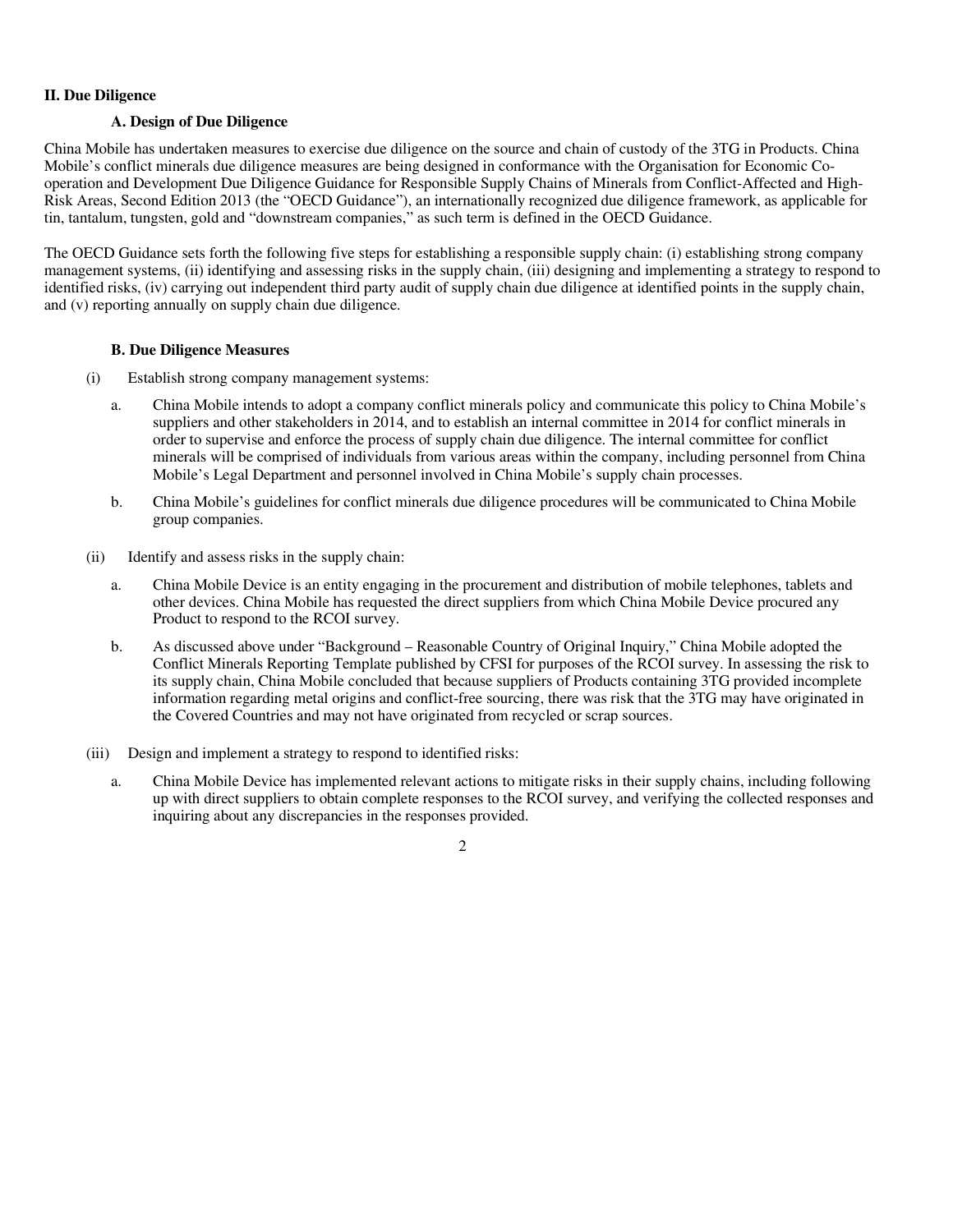- b. The status of the RCOI survey and due diligence has been reported to China Mobile's Legal Department, which is considering actions to mitigate the supply chain risks identified, such as those described in "– Risk Mitigation Steps China Mobile Will Take".
- (iv) Carry out independent third party audit of supply chain due diligence at identified points in the supply chain:
	- a. As a downstream supplier of finished products, China Mobile has no direct commercial relationships with smelters. In addition, for production completed during the Reporting Period, China Mobile's direct suppliers were unable or unwilling to identify smelters or to substantiate that metals came from identified smelters.
	- b. China Mobile intends to participate in relevant industry groups to accumulate knowledge on and improve industry best practices on supply chain due diligence.
- (v) Report annually on supply chain due diligence:
	- a. China Mobile is reporting annually on its supply chain due diligence by preparing this Conflict Minerals Report to disclose the description of the measures taken to determine the source and chain of custody of any of the necessary conflict minerals contained in China Mobile's products, as well as the results of China Mobile's due diligence. This Conflict Minerals Report is available on China Mobile's corporate website (http://www.chinamobileltd.com/en/ir/sec.php). The content of such website is not a part of this Form SD.

#### **C. Risk Mitigation Steps China Mobile Will Take**

The due diligence process discussed above is an ongoing process. At this time, China Mobile intends to take the following actions to improve the due diligence conducted to further mitigate any risk that conflict minerals in Products necessary to the functionality or production of Products could benefit or finance armed groups in the DRC or the other Covered Countries.

- (i) China Mobile intends to participate in relevant industry groups to define and improve industry best practices and improve China Mobile's influence and leverage over the supply chain in accordance with the OECD Guidance.
- (ii) China Mobile will continue to engage with its direct suppliers and direct them to obtain responses from all lower tier suppliers subject to the RCOI survey, and to improve the content of the RCOI survey responses.
- (iii) China Mobile will communicate its policy regarding conflict minerals to its suppliers and will strive to incorporate such policy into future contract terms and specifications with its suppliers. China Mobile will also explain the procedures of its RCOI survey in the supplier meetings and request suppliers to cooperate with its effort to identify the source of the necessary conflict minerals.

### **III. Product Description**

China Mobile is unable to determine the source of the conflict minerals used in the following Products that it has contracted to be manufactured by third parties:

#### **Product/Model Description**

M601 Mobile Phone Mobile Phone Mobile Phone

3